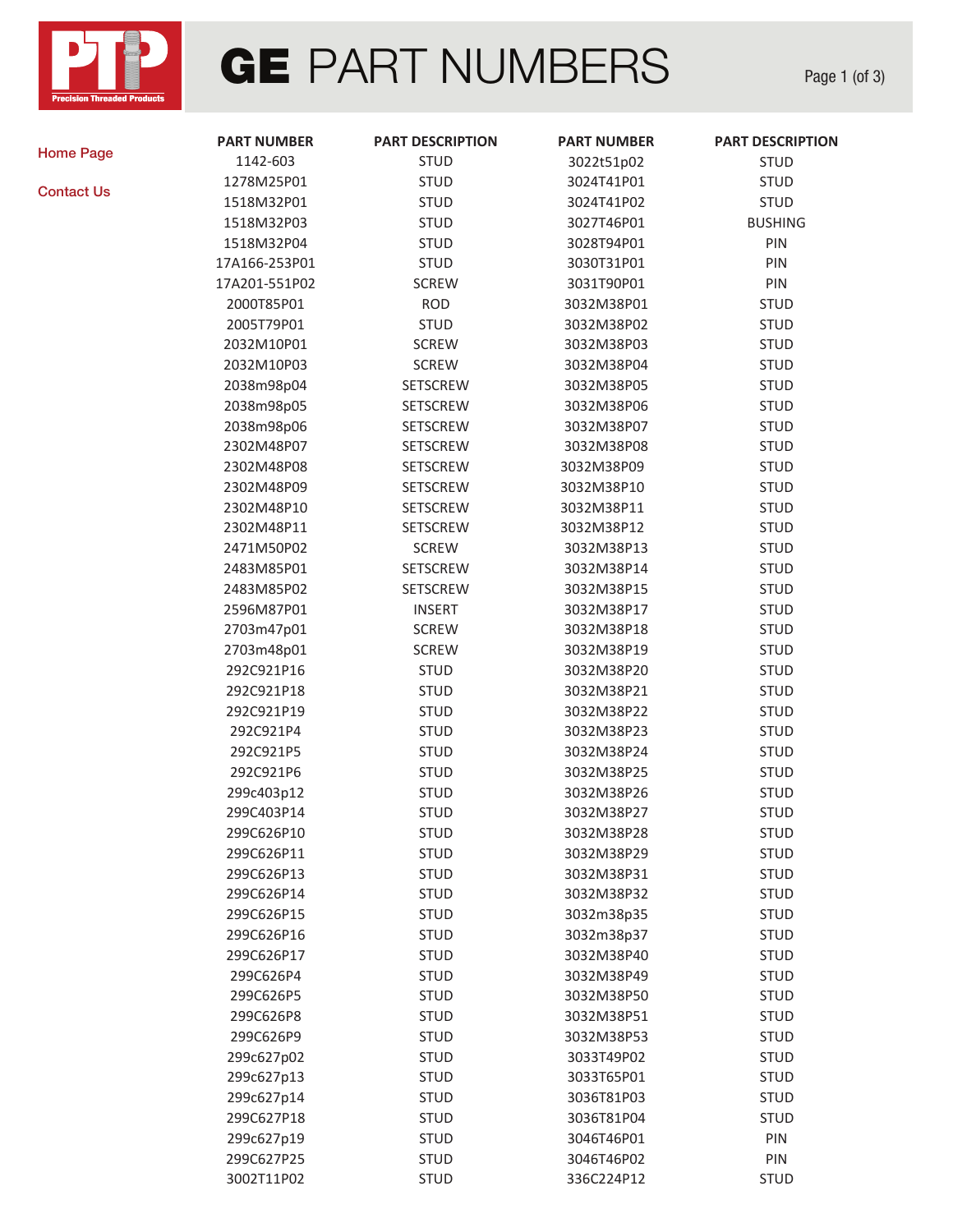

## **GE** PART NUMBERS

Page 2 (of 3)

[Home Page](http://ptp-inc.com/)

[Contact Us](mailto:sales@ptp-inc.com)

| <b>PART NUMBER</b> | <b>PART DESCRIPTION</b> | <b>PART NUMBER</b> | <b>PART DESCRIPTION</b> |
|--------------------|-------------------------|--------------------|-------------------------|
| 3002T11P04         | <b>STUD</b>             | 37C301320P101      | <b>STUD</b>             |
| 3003T10P01         | <b>STUD</b>             | 37C301320P102      | <b>STUD</b>             |
| 3003T10P02         | <b>STUD</b>             | 37C301556P101      | <b>STUD</b>             |
| 3004T33P01         | <b>SCREW</b>            | 37C301770P101      | <b>STUD</b>             |
| 3008T86P01         | <b>STUD</b>             | 37C301770P102      | <b>STUD</b>             |
| 3009t22p03         | <b>STUD</b>             | 37C301770P103      | <b>STUD</b>             |
| 3011T48P01         | <b>STUD</b>             | 37C301770P104      | <b>STUD</b>             |
| 3012T47P01         | <b>STUD</b>             | 37C301770P106      | <b>STUD</b>             |
| 3020T30P01         | <b>STUD</b>             | MS51992D646-23     | <b>STUD</b>             |
| 37C302218P102      | <b>STUD</b>             | 646c115p001        | <b>STUD</b>             |
| 37C302378P101      | <b>STUD</b>             | 646c115p005        | <b>STUD</b>             |
| 37C302378P102      | <b>STUD</b>             | 646c115p1          | <b>STUD</b>             |
| 37C311032P102      | <b>STUD</b>             | 646C115P10         | <b>STUD</b>             |
| 37C311032P103      | <b>STUD</b>             | 646c115p12         | <b>STUD</b>             |
| 4007T87P01         | <b>STUD</b>             | 646c115p14         | <b>STUD</b>             |
| 4013751-795P01     | <b>BOLT</b>             | 646C115P2          | <b>STUD</b>             |
| 4016T64P02         | PIN                     | 646c115p6          | <b>STUD</b>             |
| 4020052            | <b>STUD</b>             | 646C116P1          | <b>STUD</b>             |
| 4020052P6          | <b>STUD</b>             | 646C116P5          | <b>STUD</b>             |
| 4020052P9          | <b>STUD</b>             | 646C116P8          | <b>STUD</b>             |
| 4020056            | <b>STUD</b>             | 663D169P1          | <b>STUD</b>             |
| 4020056P3          | <b>STUD</b>             | 663D169P9          | <b>STUD</b>             |
| 4020057            | <b>STUD</b>             | 704B139P8          | PIN                     |
| 4026T91P01         | <b>STUD</b>             | 871C176P05         | <b>STUD</b>             |
| 4035T46P02         | <b>STUD</b>             | 9107M67P01         | <b>SCREW</b>            |
| 4061t39p02         | <b>STUD</b>             | 9116M13P05         | <b>SCREW</b>            |
| 4067T61P01         | <b>STUD</b>             | 9116M13P06         | <b>SCREW</b>            |
| 4067T61P02         | <b>STUD</b>             | 9357M43P01         | <b>STUD</b>             |
| 4067T62P01         | <b>STUD</b>             | 952b136p3          | PIN                     |
| 4067T62P02         | <b>STUD</b>             | 961B207P2          | PIN                     |
| 4073T61P01         | <b>STUD</b>             | 9667M60P08         | <b>STUD</b>             |
| 4106T33P01         | <b>STUD</b>             | 9699M71P01         | <b>STUD</b>             |
| 4127T07P01         | PIN                     | 9699M71P02         | <b>STUD</b>             |
| 4127T52P06         | PIN                     | J110P01            | <b>STUD</b>             |
| 4138t65p02mmC      | <b>BUSHING</b>          | J110P02            | <b>STUD</b>             |
| 4138t65p04mmc      | <b>BUSHING</b>          | J110P03            | <b>STUD</b>             |
| 4138t65p05mmc      | <b>BUSHING</b>          | J110P04            | <b>STUD</b>             |
| 4138T71P01         | PIN                     | J110P05            | <b>STUD</b>             |
| 5000m97p101        | <b>STUD</b>             | J110P06            | <b>STUD</b>             |
| 5000m97p102        | <b>STUD</b>             | J110P07            | <b>STUD</b>             |
| 5000m97p109        | <b>STUD</b>             | J110P08            | <b>STUD</b>             |
| 5000M97P113        | <b>STUD</b>             | J110P16            | <b>STUD</b>             |
| 5000M97P114        | <b>STUD</b>             | J112P03            | <b>STUD</b>             |
| 5000M97P121        | <b>STUD</b>             | J112P04            | <b>STUD</b>             |
| 5000M97P122        | <b>STUD</b>             | J112P05            | <b>STUD</b>             |
| 5000M97P123        | <b>STUD</b>             | J112P06            | <b>STUD</b>             |
| 5000M97P124        | <b>STUD</b>             | J112P07            | <b>STUD</b>             |
| 5000m97p36         | <b>STUD</b>             | J112P08            | <b>STUD</b>             |
| 5000M97P89         | <b>STUD</b>             | J112P10            | <b>STUD</b>             |
| 5000M97P90         | <b>STUD</b>             | J159P05            | <b>STUD</b>             |
| 5000M97P91         | <b>STUD</b>             | J159P06            | <b>STUD</b>             |